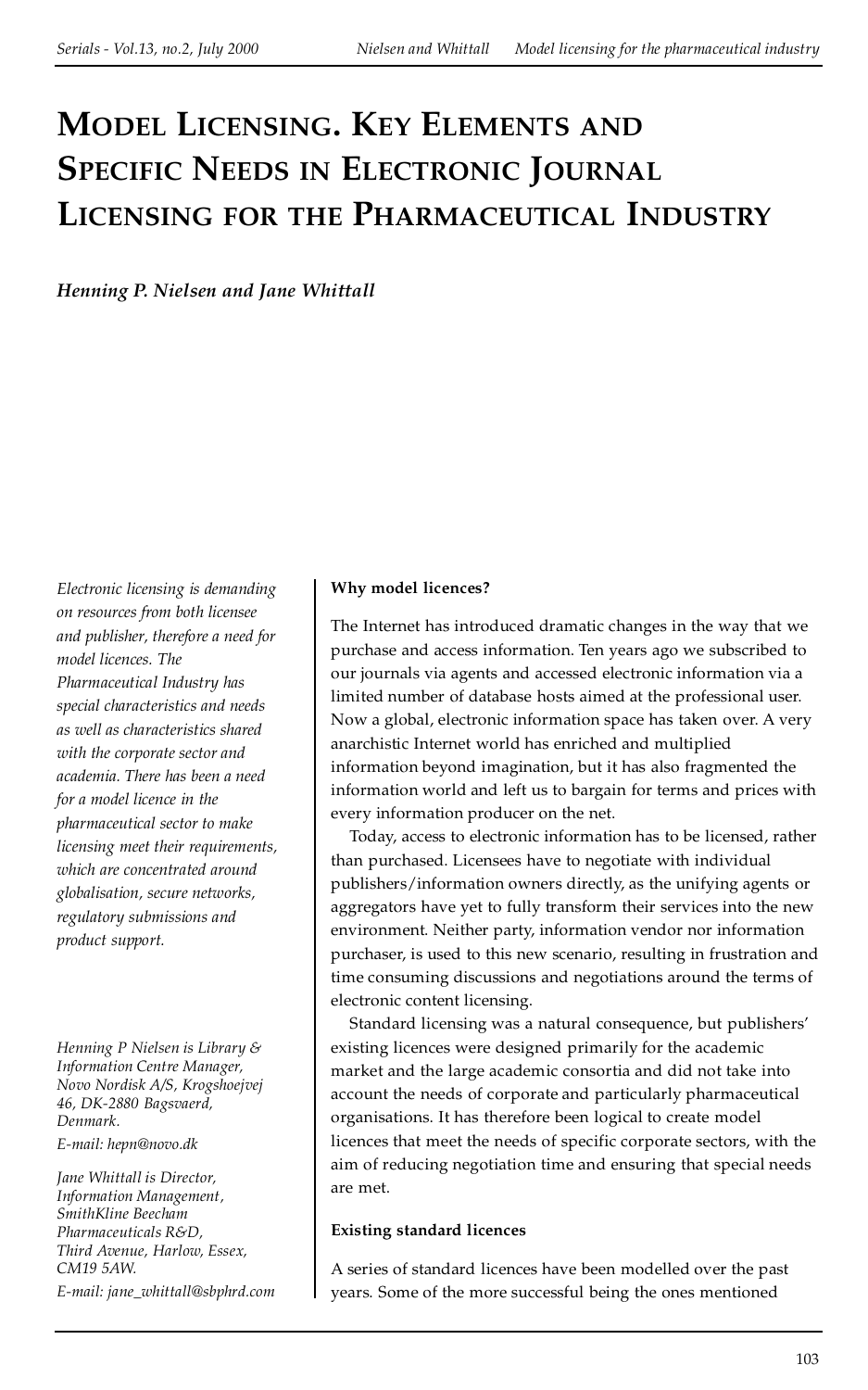below. These can all be found on the Yale Liblicense web site<sup>1</sup>:

- · [http://www.library.yale.edu/~llicense/](http://www.library.yale.edu/%7Ellicense/indexshtml) [index.shtmlb](http://www.library.yale.edu/%7Ellicense/indexshtml)<sup>2</sup>, which is an indispensable source of information on electronic licensing issues:
- <http://www.nesli.ac.uk/nesli8a.html><sup>3</sup>: NESLI is the UK National Electronic Site Licence Initiative.
- · [http://www.library.yale.edu/~llicense/](http://www.library.yale.edu/%7Ellicense/Pajisc21.html) [Pajisc21.html:](http://www.library.yale.edu/%7Ellicense/Pajisc21.html) from the Publishers Association and the Joint Information Systems Committee.
- · [http://www.library.yale.edu/~llicense/](http://www.library.yale.edu/%7Ellicense/covenant.html) [covenant.html](http://www.library.yale.edu/%7Ellicense/covenant.html) between Scientific and Professional Publishers of the Dutch Publishers Association and the co-operative body Innovation Scientific Information Supply
- <http://www.licensingmodels.com><sup>4</sup>: these four licences, produced for a group of five subscription agencies by consultant John Cox, are intended to be a model for libraries, publishers, and vendors negotiating licences.
- [http://novanet.ns.ca/consort/:](http://novanet.ns.ca/consort) This is a movement of Canadian consortia directors to promote national site licensing initiatives in Canada with several projects under way.
- · CLIR/DLF Draft Model Licence. The Council on Library and Information Resources, the Digital Library Federation and Yale University Library sponsors the Liblicense standard licensing agreement.

The PA/JISC draft model licence has been particularly successful in being the model for several of the others including the model for the pharmaceutical industry, which is described in further detail below.

# **Need for a specific licence for the pharmaceutical industry**

The existing standard licences focus on the needs of specific sectors. Most of these attempts to create model licences are aimed at serving the needs of academia, or of academic consortia. The pharmaceutical industry has different specific needs for licensing of electronic full-text content. Many of these needs are shared with other corporate sectors such as the chemical, oil and gas and financial industries. However, the pharmaceutical industry has additional special

needs relating to the pharmaceutical regulatory authorities, prescription drug marketing and medical information needs. Pharma Documentation Ring (PDR), therefore, took an initiative to create a special model licence for this industry. (PDR is described in detail in a separate appendix to this article)

# **Pharmaceutical industry characteristics**

The pharmaceutical industry has many characteristics in common with other corporate sectors. It tends to be international or global in scope. The impact of global organisation has been emphasised in the last 6-8 years by the increased drive for global communications, electronic access to proprietary and external information and increasing staff mobility.

Corporate organisations work in a competitive environment. Access to information that may influence the direction of a research effort and potentially of a patent application is time critical ± the sooner the information is available, the sooner it can be used to drive business decisions.

Customers for information services within the corporate world are predominantly internal customers  $-$  associates working within the  $R&D$ and marketing organisations. These customers work with sophisticated internal information applications and have high expectations of applications delivering external information content. The organisations are predominantly fast moving, adaptive and creative, which adds to the drive to provide fast, high quality, adaptive and creative information solutions.

Access to external information content within the corporate world is determined by corporate objectives, which can change rapidly. Collection management in an electronic environment is, therefore, still an issue. Paper based journal collections are changing content/titles ('churn') by 8% annually in the pharmaceutical environment, compared with 1% in the academic sector<sup>5</sup>. This 'churn' is likely to be higher in the electronic environment, as better understanding of the use of electronic journals is achieved through more accurate usage statistics. This continuous change in the information needed to support objectives has an influence on the types of licence applicable for the corporate world.

The move from paper-based to electronic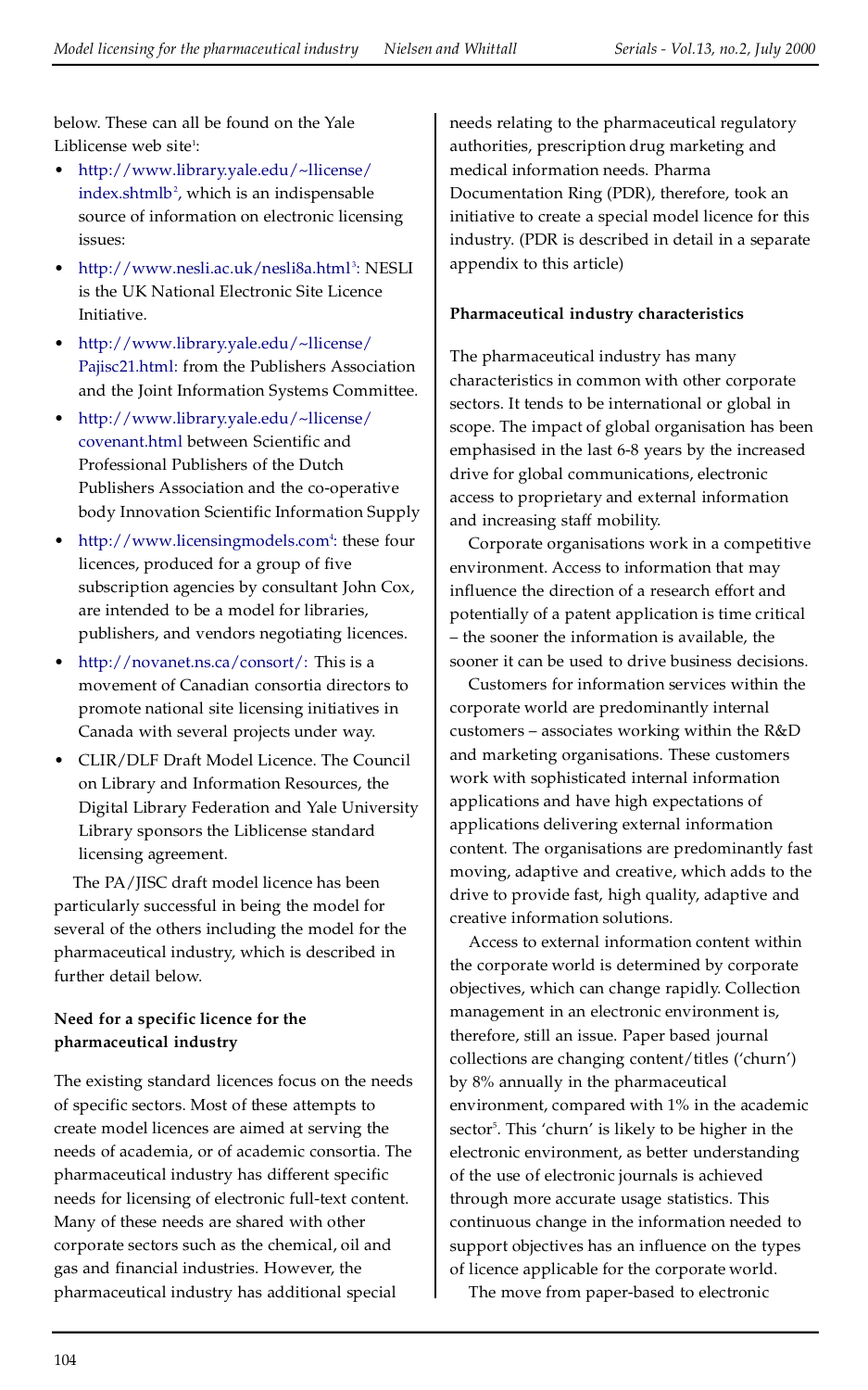access has to be justified on grounds of cost benefit. There tends to be little or no additional funding for purchase of electronic access. The funds that were previously devoted to purchase of paper access are in many corporations being used to fund electronic access.

## **Secure networks and authorised users**

Security of access to the networks and their information is a prime concern in the corporate sector. A significant amount of proprietary data and information is generated within a corporate organisation. Access to this information by competitors and others would have serious adverse effects on the corporation - in terms of access to competitor information and patentability. The security of the communications network within an organisation is therefore a key to the organisation's success.

Identified, authorised users, i.e. employees, affiliates and authorised independent contractors, have access to the secure corporate network for access to proprietary information and for access to externally generated information, including access to electronic full-text. Increasingly mobile corporate employees frequently require access to information from locations other than the site at which they are based. Access to proprietary and external information from home, whilst travelling, from corporate offices on the other side of the world is a requirement in the fast paced corporate world.

Thus, the secure networks and authorised users constitute an ideal basis for defining an organisation and who has rights to access information in an electronic environment. Licences limiting access to electronic full-text from a specific location and those that require additional passwords to authenticate users who already have access to the secure corporate network, do not meet the needs of a corporate organisation.

## **Pharmaceutical industry licensing requirements**

## *Quality and standards*

In many corporate organisations, access to electronic full-text is regarded as business critical. The concept of business criticality is an important one. If an organisation is to change its users'

behaviour from reliance on paper based information to one of embracing the electronic information environment, information must be delivered with consistent quality and standards.

Quality includes guaranteed accessibility in a 24 x 7 timeframe, guaranteed access and response times (such as access to the journal title within x seconds and access to the full-text within y seconds), and guaranteed technical quality of data. Clauses should be included in a corporate licence, which guarantee all three of these factors.

Access to electronic full-text within a corporate environment will not be successfully implemented unless standard formats and software are used. There is little place within a large corporate organisation for support of specialist software, particularly, if it does not deliver enhanced functionality over standard systems.

Quality also applies to content, not only at the intellectual or scientific level, but also the stability of the content in an electronic environment. It must be guaranteed that access to content, at a minimum, includes exactly the same information as in the printed version (as long as there is a parallel printed version). Then there might be add-ons in the form of links, multimedia, and other new technologies that will change future publishing in the electronic environment. We can only guess how these changes will appear, but definitions of content and stability of this content should be covered in licensing.

## *Service levels*

Guaranteed accessibility, access and response times and technical quality of data should be covered in a service level agreement in the licence. In addition, a service level agreement should cover availability of data, schedules for pre-notification of system changes and statistics monitoring, and availability of a Help Desk with guaranteed response times.

Availability of electronic full-text prior to or equivalent to hardcopy is a key advantage in the move from paper to electronic access. Speed of information access is critical to many business decisions. There is reduced value and cost benefit in moving from paper to electronic without the guaranteed speed of availability. Notification of update schedules, i.e. when the next issue of each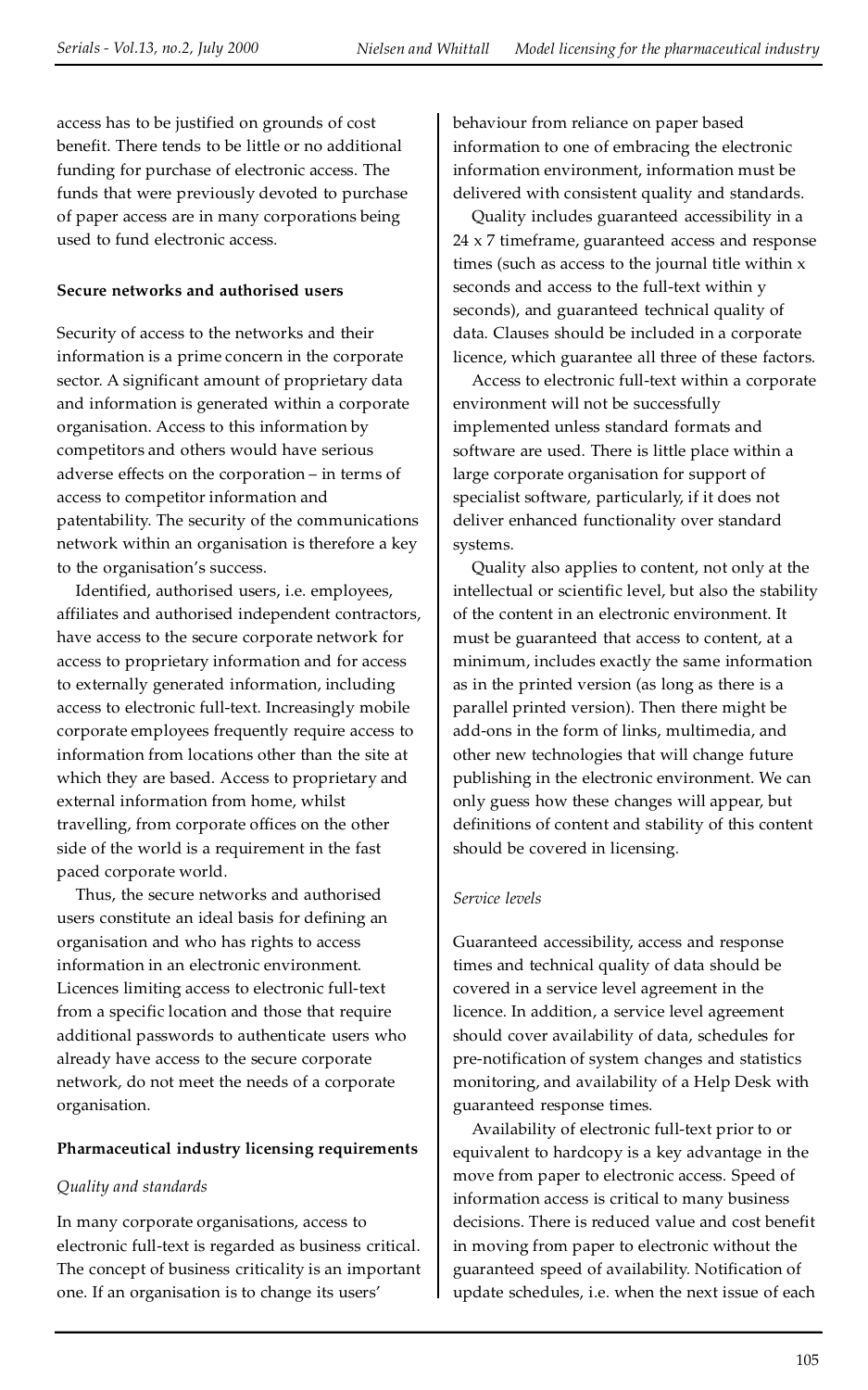title is expected to be available, is also key to building alerting services and customer reliance on electronic full-text. Users of full-text information in paper form are accustomed to regularly receiving new issues of journals on which they rely. They have at least the same, if not greater, expectations of information in electronic form.

Pre-notification of both system changes and scheduled downtime is another important factor in enabling the move from paper to electronic formats. Access to electronic journal information is no different from access to databases of secondary information in this context.

## *Copyright versus licence*

The pharmaceutical industry is founded on intellectual property rights and therefore recognises the need for compliance with copyright and respect for the intellectual rights of the authors and publishers. This compliance must be sought through education and guidance of end-users. Paper copyright is one issue that we have learned to manage over many years. Electronic copyright is new and not very well understood by end-users, especially as the legislation nationally or internationally (EU, WIPO, etc.) is publisher driven and very restrictive compared to the paper copyright.

It is, therefore, important that permitted usage is very well defined in a licence, as this will replace the copyright regulations within the organisation and normally will be more open than the legislation. In this area the secure networks and the definition of authorised users are of utmost importance to gain the mutual understanding between rights holders and users. When these definitions are in place, it should be possible to define corporate usage as comprising everything except altering content or carrying content outside the network or to non- authorised users.

# *Perpetual access versus access to archival electronic full-text*

Within the paper information environment, access to archives of information already purchased is dependent on available space. Licensing electronic content raises the question of

future access rights to purchased content, and who should guarantee this access right and archiving. Licences must address this and some publishers have issued statements guaranteeing perpetual access. The short/medium term problems are probably well solved between publishers and licensee. Long term archiving should be a national task, and long-term access could be tied to this or to commercial initiatives. It is important to get these problems solved. Publishers should be encouraged to include in their licences text which indicates that they will either ensure access to archival information through their own efforts or through those of a third party.

# **Pharmaceutical industry specific needs**

The pharmaceutical industry is a particularly information intensive industry, both in terms of the proprietary information that it generates throughout the drug discovery and development process, and in terms of the external information, which feeds its innovation. Pharmaceutical organisations tend to be multi-site, multi-national with a highly information literate and information demanding, mobile workforce.

Access to electronic full-text is becoming the de facto standard within the pharmaceutical industry for providing external information input to research and development decisions. Research and development is highly project oriented, often on a multi-site basis. The ability to share full-text information in project team databases is an emergent need. The information is being shared within the secure corporate network environment with minimal risk of unauthorised use.

Access to electronic full-text is also required to support regulatory submissions, patent litigation, product marketing and medical information processes. Regulatory submissions are now primarily electronic and submissions include supporting external information from journal information sources. A licence for electronic journal access should explicitly provide permission to include electronic journal material in regulatory submissions. Similarly use of electronic full-text in patent litigation work should be explicitly included.

Pharmaceutical companies support their medicinal products by providing externally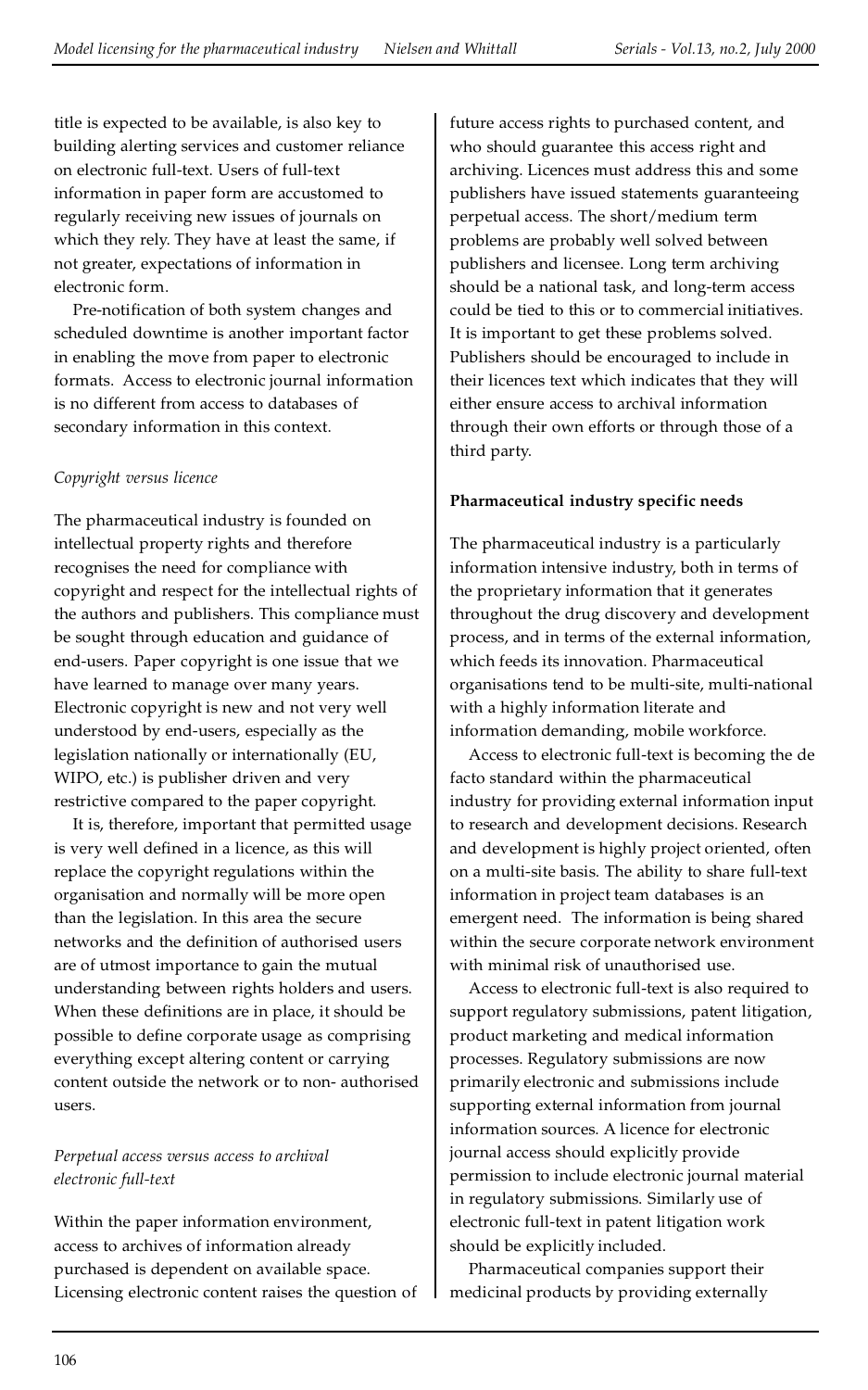generated information as an integral part of the drug marketing process. Unlike products in other sectors, it is essential that marketing claims be substantiated by published clinical trial information. Pharmaceutical companies also provide information support to health care providers in the countries where their products are marketed. This kind of marketing is also moving into web-based applications and ecommerce, where product support includes published literature in electronic full-text. Electronic full-text licences should, therefore, also include definitions and terms for these specific uses.

In order to attract high calibre staff into the pharmaceutical industry, frequent use is made of corporate web sites to publish corporately authored articles. Permission for this activity should also explicitly be stated in electronic fulltext licences.

# **Linking, linking, linking**

The ability and importance of linking electronic full-text in a variety of ways has been recognised by both vendors and users of electronic full-text. Linking within articles, between articles, between journals, to secondary information sources and to corporate and academic library management systems are all aspects, which need to be progressed, if the benefits from electronic information access are to be realised fully. Standards for linking and business relationships between vendors must be progressed to ensure success in this area. Electronic journal full-text licences should include specific text securing the licensee's access rights to licensed information through the rapidly evolving linking technologies.

## **Future discussions**

Academia and the corporate world have been accessing web-based, electronic full-text for 4-5 years. In the paper world it was never possible to provide accurate usage figures for specific journal titles. Electronic access has provided the mechanism for gathering accurate usage statistics, not only at the journal level but also at the article level. This information is potentially invaluable to vendors and purchasers of full-text information.

Usage statistics enable one important new possibility: new pricing models. To date the price of electronic full-text access has been determined primarily on historical subscription levels for particular titles. Future models must be based on usage patterns. Licensees will still have budgetary limitations and publishers will want to maintain some subscription -like commitment. Such requirements are hard to match with usage-based licensing, but it can be done, especially as the licensee will be able to ascertain the value for money of titles purchased. Vendors on their side will in the future be able to identify the types of article that are of most value to any audience. This ability to analyse the market to identify 'value for money' scientific articles will raise discussions about freedom of research and the role of commercial publishers in scholarly publication.

Linking technology is rapidly evolving, and the real impact on searching, navigating, and creating dynamic interactions between data remains to be seen. Searching will not in the future be accepted as a task that requires access to, and separate searching of, many databases. Linking is one of the most pressing issues in fulltext licensing debates and it is imperative that the ability to provide links is included in standard electronic full-text licences.

Will linking be free? Will linking become a commercial service or 'free' navigation tool to content? The content is what we want. The content represents the value, for which we want to pay today. But what happens if the content becomes free?

If the pre-print/'free-print' initiatives like Pub Med Central, BioMedCentral, take off and create a scientific publishing environment where primary scientific publications will become freely available, the added value could very well be the linking and interaction. Before that really happens, the peer reviewing processes have to be in place and accepted by the scientific world. Preprint archives also represent a challenge to indexing and abstracting services. It is important for us to have the information available as soon as possible but is equally important that the information quality is ensured via the peer review process.

We are in the beginning of a phase where scientific publishing could change radically, and where the impact on publishers' roles could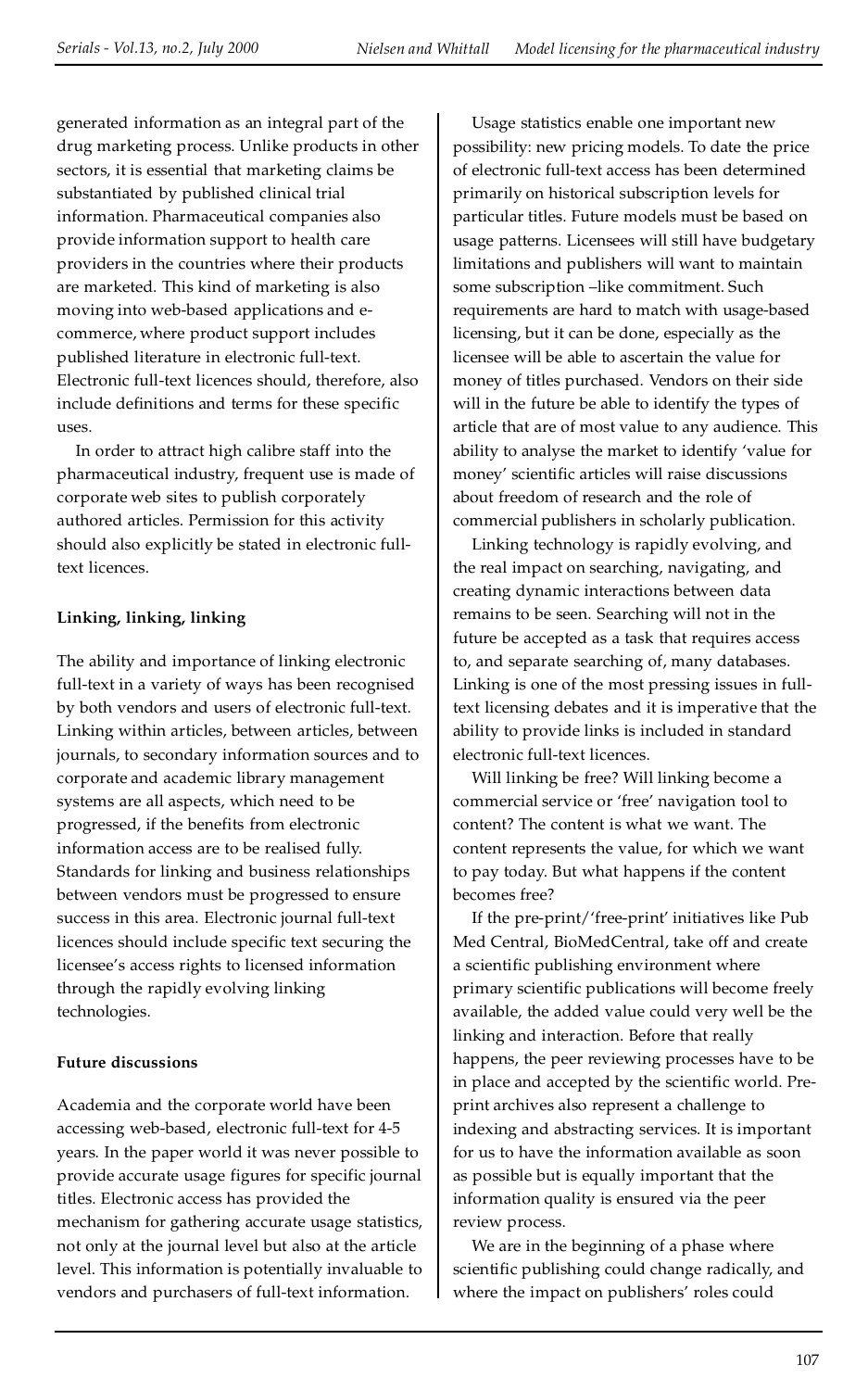become threatening. Evolving technology finally leads on to the much-discussed topic: ª What is a publication?".

## **References**

1. *LIBLICENSE. Licensing Digital Information. A resource for librarians.*

[http://www.library.yale.edu/~llicense/index.shtm.](http://www.library.yale.edu/%7Ellicense/index.shtm) This is the most comprehensive electronic licence site hosted by Yale University Library. It includes literature, links to the existing model licence initiatives. The Liblicense discussion forum hosts a very lively and informative debate on issues relevant to all with licensing responsibilities.

2. *PA/JISC `Draft model licence'*:

[http://www.library.yale.edu/~llicense/Pajisc21.ht](http://www.library.yale.edu/%7Ellicense/Pajisc21.html) [ml](http://www.library.yale.edu/%7Ellicense/Pajisc21.html) Framework for material supplied in electronic form: from the Publishers Association and the Joint Information Systems Committee.

3. *NESLI Draft Licence:*

<http://www.nesli.ac.uk/nesli8a.html> NESLI is the UK National Electronic Site Licence Initiative. Based on the PA/JISC draft model licence, this is the model used by the NESLI Managing Agent in negotiations with UK publishers for agreements to provide UK universities with access to electronic journals.

4. Licensingmodels.com

<http://www.licensingmodels.com/> These four licences, produced for a group of five subscription agencies by consultant John Cox, are intended to be a model for single academic institutions, academic consortia, public libraries, corporate and other special libraries.

5. *`Paper based journal collections are changing content/titles (`churn') by 8% annually in the pharmaceutical environment, compared with 1% in the academic sector'* These figures are personal communications from one of the major subscription agents.

## **Appendix**

# *Pharma Documentation Ring* (PDR) URL: <http://www.p-d-r.com>

Pharmaceutical industry information management groups have a strong history of working together to positively influence information vendors to meet industry needs. Much of this influence has been achieved

through the work of the Pharma Documentation Ring (PDR) PDR is a group of corporate representatives from 24 of the major pharmaceutical companies. Representatives must belong to the scientific, biomedical or technical information function of a researchbased pharmaceutical company and be able to report on non-confidential aspects of the information science activities of the corporate group. The majority of PDR member companies spend over \$1 billion per annum on R&D activities.

The aim of the PDR is to attain improved coverage, better distribution and optimum use of chemical, biomedical and pharmaceutical information. This aim is achieved by promoting exchange of experience and ideas between members in non-confidential areas of work and by jointly studying and assessing existing information products and services for the purpose of improvement.

The PDR also initiates and encourages the development of new information services tailored to the needs of the pharmaceutical industry and provides a forum for the information industry serving the pharmaceutical sector.

It was recognised that existing licences, both the model licences such as Yale and the licences, being offered from major vendors, did not meet pharmaceutical industry needs. As a response to this, the PDR sponsored a meeting on Electronic Journals in spring 1998. The meeting brought together publishers, aggregators and pharmaceutical industry information management groups to participate in debate on the many issues surrounding the move from paper to electronic access to full-text journal information. Subsequently a joint PDR/STM (Science, Technology and Medicine) publishers group was established to progress the development of a model licence for access to electronic journals for the pharmaceutical industry.

Representatives of the PDR and STM publishers worked together for 18 months to produce a model licence for use within the pharmaceutical industry (Reference to URL). The model licence will provide a common starting point for negotiations between publishers and the pharmaceutical industry. The successful